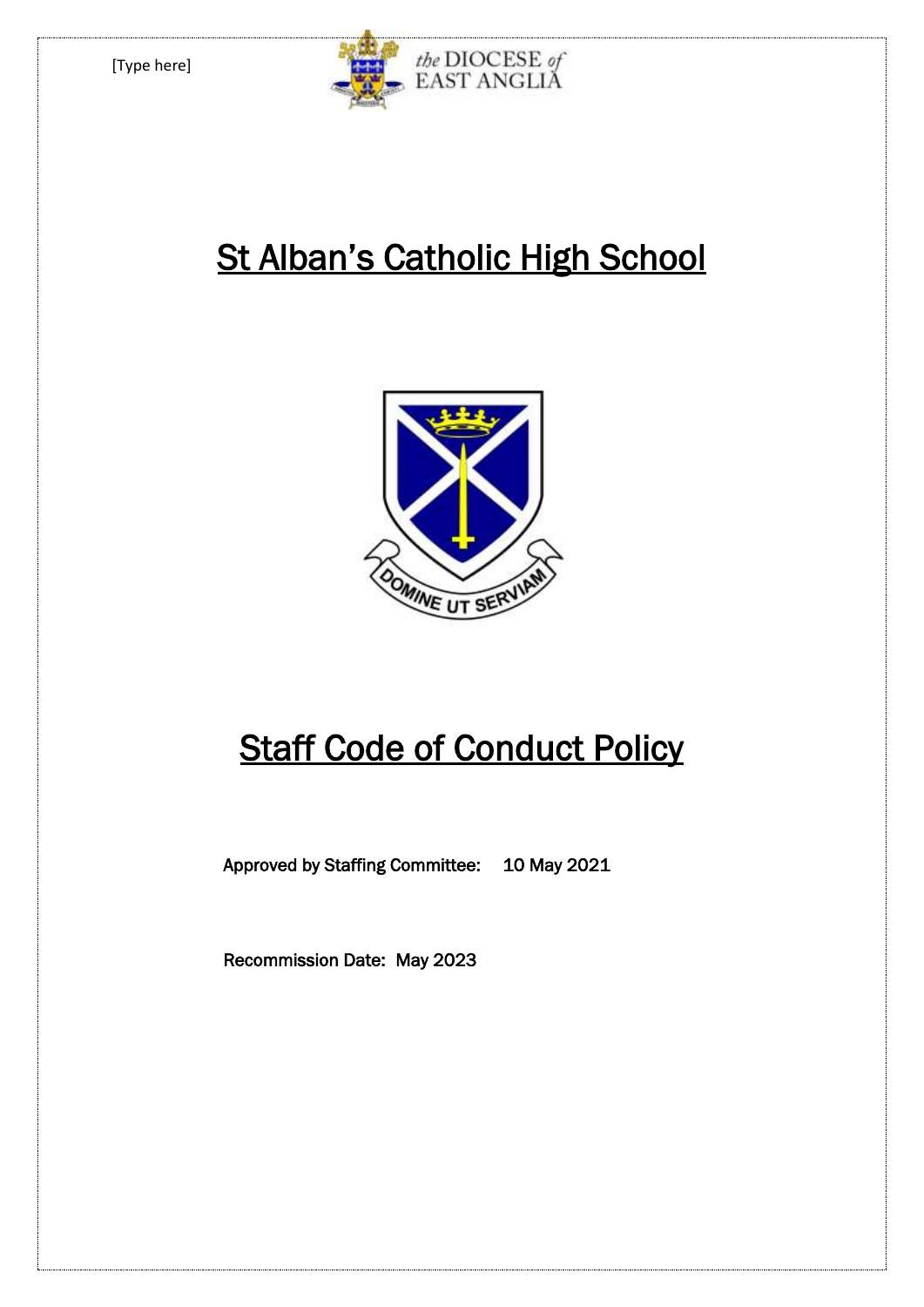# Section 1 Introduction

1.1 As a faith based community we have understandably high expectations of all our students and staff. These are rooted in Gospel values and in the wider responsibility towards the 'Learning, Respecting and Caring' environment which we seek to form. Professional standards ensure that this is maintained. The highest standards of professional behaviour set the tone for the school environment, helping to offer consistency and protection for those that work here. It is a contractual requirement that all staff do not do anything detrimental or prejudicial to the Catholic Life of the school and the school confirms that this is understood at interview.

1.2 Further specific guidance on expectations can also be found in the Staff Handbook, Safeguarding Policy, Social Media Policy and the ICT Policy for example. All teaching staff should be familiar with and operate in accordance with the requirements of the Teacher Standards (see Annex 1). All staff must read and understand Part 1 of the 'Keeping children safe in education' document. The welfare of pupils is paramount.

1.3 Both teaching and support staff at St. Alban's are expected to be role models for young people and all staff need to be professional. The following guidelines make clear the expectations at St. Alban's and staff have a duty to adhere to them. Staff are responsible for their own actions and behaviour and should avoid any conduct which would lead any reasonable person to question their motivation and intentions.

1.4 This guidance cannot provide a complete checklist of what is, or is not, appropriate behaviour for staff. It does highlight however, behaviour that is inappropriate or inadvisable.

## Section 2 Day to Day

## 2.1 Punctuality

All staff whose contracted hours permit should attend morning briefings at 8.40am. Staff need to be on time for changeover of lessons and all duties. Lateness can result in health and safety risks connected to adequate supervision. Staff must inform the duty team leader in advance if they are going to be absent or late for their duty. Wherever possible they should arrange to swap duties with another colleague. Any staff leaving the site during the school day should followed agreed procedure and sign out and back in at reception. Staff must not leave the premises in cars between 3.15pm and 3.30pm for safety reasons.

#### 2.2 Planning and Preparation

Staff should ensure they are up to date with information and should check emails, SIMS information, staff trays and briefing notices to ensure they are aware of situations and events that will affect them. Form tutors must check tutor trays and ensure that notices are read out to students daily.

#### 2.3 Participation

In accordance with directed time staff are required to attend all relevant meetings including Parents' evenings and Open Evenings and engage in the CPPD programme. Support staff are also encouraged to participate fully in school life beyond the classroom.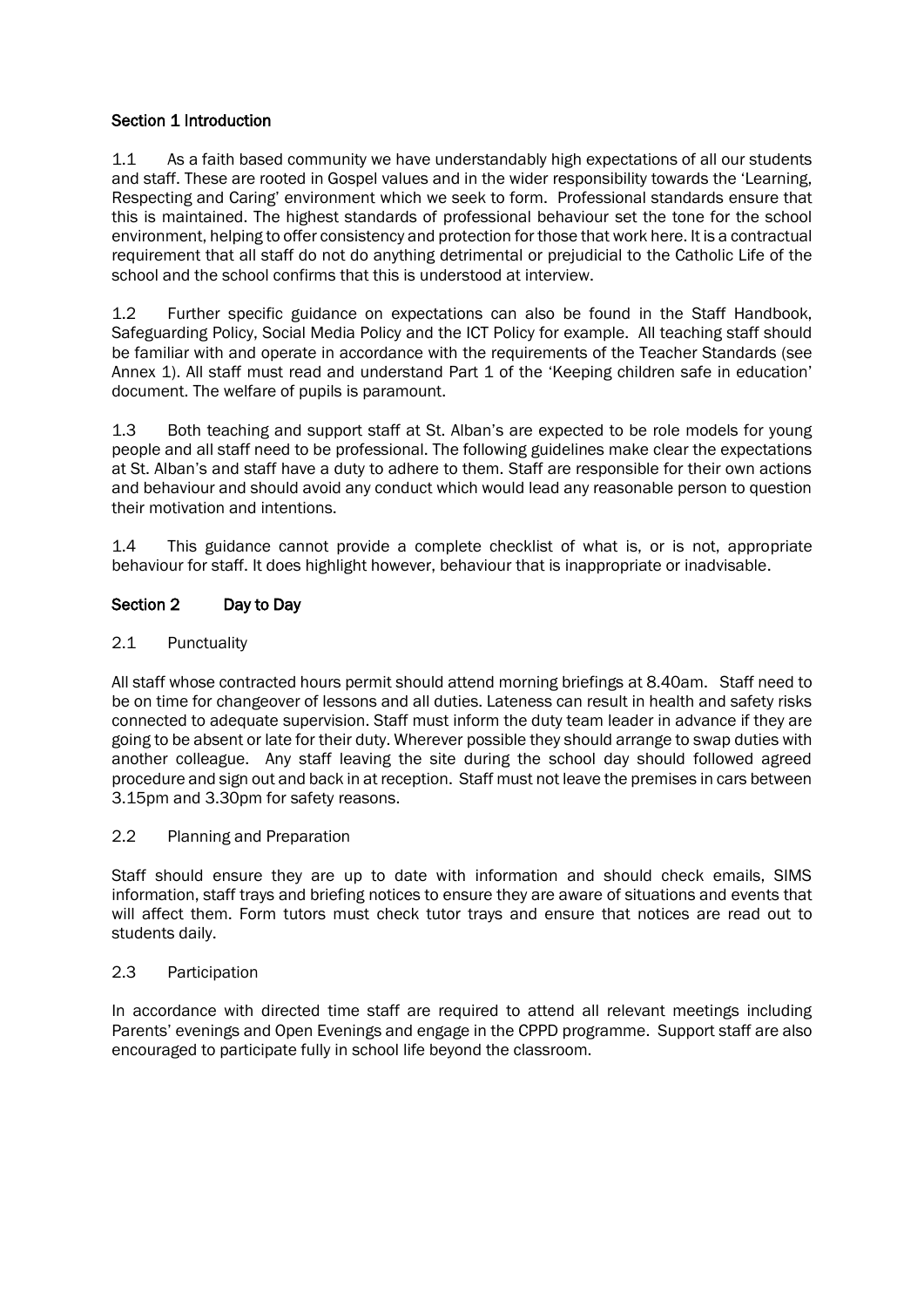## 2.4 Professionalism

Staff are expected to behave professionally at all times, both inside and outside of school. Staff are also expected to:

- **Maintain professional boundaries with students:**
- **Adhere to other school policies such as the school Social Media Policy**
- Use appropriate channels to raise concerns about students or other staff (e.g. through normal management channels, Safeguarding or Whistleblowing Policy);
- Follow online safety guidelines;
- Take responsibility for accessing help and support should it be needed;
- Meet the requirements as specified by relevant examination bodies;
- Avoid actions which undermine the school, staff, students or parents (this includes outside the workplace);
- Follow the correct procedures and due diligence for dealing with all matters relating to finance;
- The School recommends that all staff become a member of a Professional Association. The support and guidance they give, alongside professional development, is valuable.

(There are now explicitly stated expectations of personal and professional conduct that make up Part 2 of the Teachers' Standards. These are detailed in Annex 1).

## Section 3 Student Interaction

- 3.1 In day-to-day dealings with students, all staff must be careful to avoid putting themselves at risk, or worse, open to accusation. Staff should work, and be seen to work in an open and transparent way. The following are by way of example:
	- Staff should work in an open environment where possible. If staff are in a one to one meeting or interview with a student, they should keep the door open where possible or ensure that there is clear visual access;
	- If a student is to be searched e.g. school bag/pocket search, this must be sanctioned by a senior member of staff having consulted DfE guidelines. It is advisable that a member of staff of the same sex as the student should do this in the presence of a senior member of staff.
	- Staff should maintain a professional distance with students and should not allow students to become over familiar. A relationship between a member of staff and a student cannot be a relationship between equals. There is potential for exploitation of and harm to vulnerable young people;
	- Staff should not communicate with students on social network sites other than those governed by the school. No 'friending', 'linking', 'liking', 'joining' or 'following' must take place;
	- Staff should adhere to the school Social Media Policy and take note of the guidance given by the Safer Recruitment consortium in the "Guidance for safer working practice for those working with children and young people in education settings" (April 2020) –
	- Staff should normally take photos or make recordings of students using school devices. ICT have cameras available for this purpose. Only in exceptional cases should staff use a personal device and if this happens the images should be put onto the school secure system as soon as possible and removed from the personal device;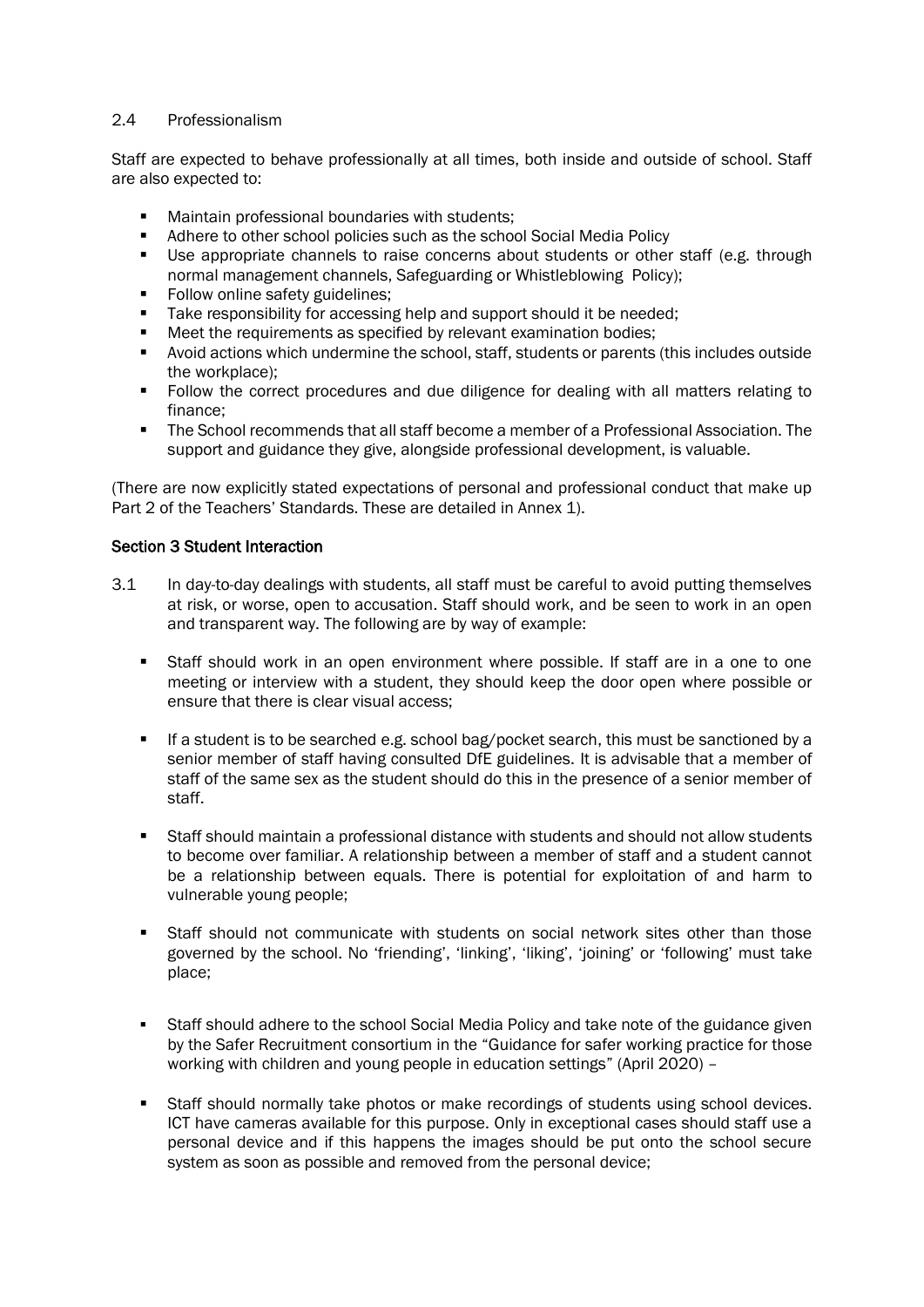- It is an offence to have a sexual relationship with any student and this will be seen as constituting gross misconduct;
- Staff should seek to avoid confrontation with students and always try to diffuse the situation. They should not shout in an aggressive manner specifically designed to humiliate a student. This is not to say that shouting per se will not happen in school. Shouting can be a legitimate vehicle to have an appropriate impact. Staff should call for support if they need it, in line with the 'on-call' school procedures;
- It is a requirement that staff who privately tutor students should inform the Headteacher of the names of any students who are on roll at the school in case there are any pertinent issues of which they need to be aware;
- Staff should avoid doing other work on the school premises e.g. staff who are examiners should avoid marking papers and this is also stipulated by exam board providers;
- Staff should not give out their personal contact details to students or parents/carers in their capacity as an employee. School mobiles are available to be used to contact parents during trips and Emergency contact numbers should be school mobile numbers.
- If, in exceptional circumstances, staff are required to drive a student in their car, they must:
	- **Ensure that their insurance covers them for Business Use:**
	- Obtain parental/carer permission in written form if possible;
	- Keep conversation professional;
	- Seat students in the back of the car where possible:
	- **Ensure seat belts are worn at all times:**
	- **Normally be accompanied by another member of staff.**

# Section 4 Representing the Standards of the School

4.1 The school has clear expectations of pupils and expectations that staff enforce school standards. In some situations it is hard to enforce the rules if staff do not apply them to themselves. How staff present themselves, their appearance, body language, actions and use of language sets an example to the students e.g.

- Use mobile phones for personal use within the student environment and must not conduct social contact whilst teaching or supervising;
- Use inappropriate language in either oral or written form;

4.2 Dress Code: Staff should ensure they wear the appropriate security badge at all times. Staff are expected to dress in smart business attire, or clothing suitable for their role in school. Please see full dress code below in Annex

4.3 An individual's behaviour, either in or out of the workplace, should not compromise her/his position within the work setting or bring the school into disrepute so it is important to exercise due care and attention when outside of the school environment e.g. staff should exercise good digital citizenship.

4.4 Staff should be aware of the school's policy regarding arrangements for the declaration of gifts received and given. Staff need to take care that they do not accept any gift that might be construed as wrongdoing by others, or lead the giver to expect preferential treatment.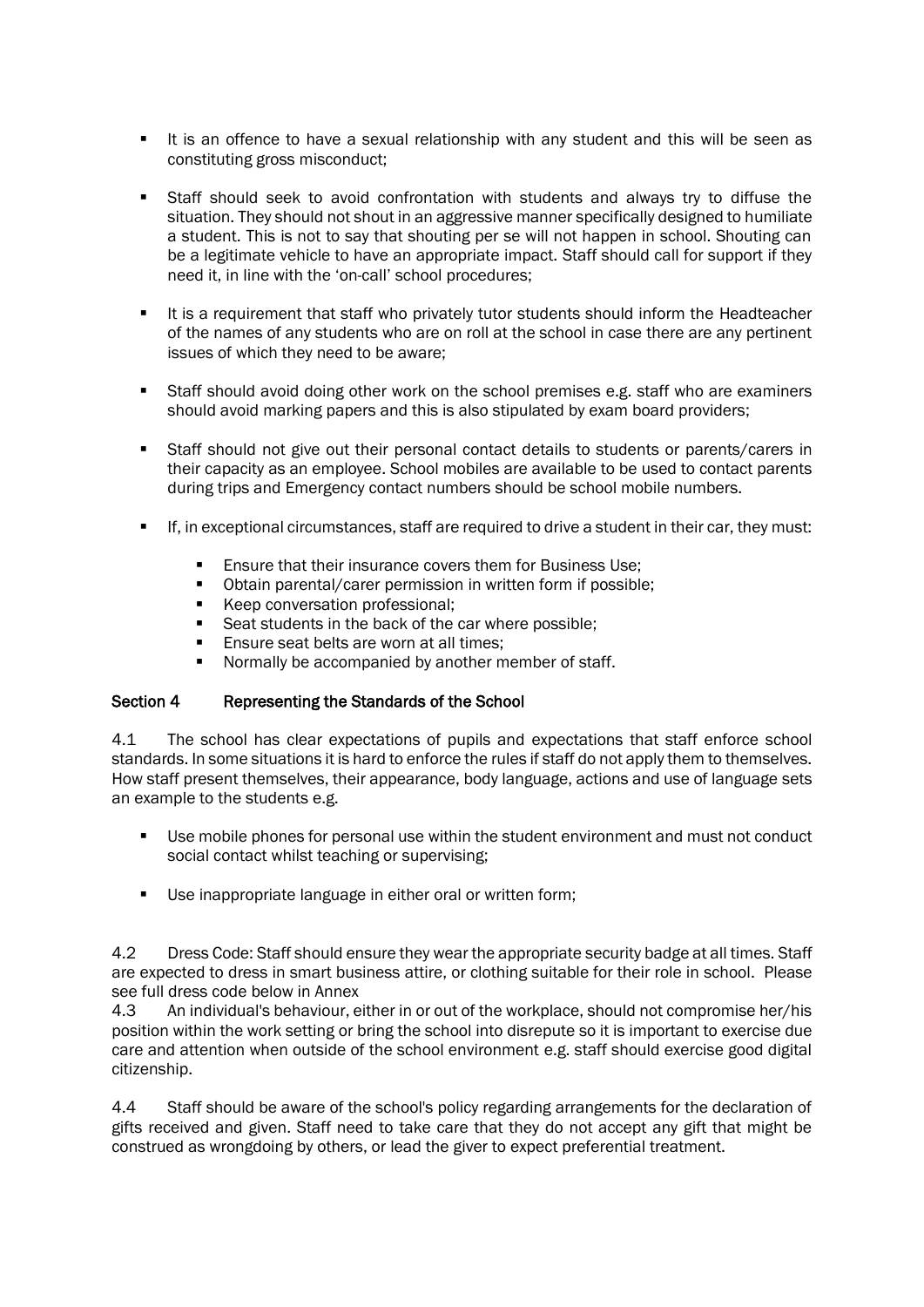There are occasions when students or parents wish to pass small tokens of appreciation to staff, for example at Christmas or as a thank-you, and this is acceptable. However, it is unacceptable to receive gifts on a regular basis or of any significant value. The school has a gifts and hospitality policy.

# Section 5 In Summary

5.1 Clearly it is impossible to cover every eventuality. Common sense, professionalism and proportionate approaches should maintain the most appropriate environment for young people to learn within. It is hoped that when staff do not adhere to expectations inadvertently, that a steer or guidance from a colleague will be sufficient to set matters right. Staff need to be aware that issues relating to Professional Standards, if unaddressed, could in some circumstances, lead to implementation of the Capability or Disciplinary policy.

If staff have any concerns, please discuss these with a senior member of staff.

Whistleblowing is the mechanism by which staff can make a disclosure in the public interest, made in good faith, without fear of repercussion. Please refer to the school Whistle Blowing Policy.

…………………………………………………………………………………………………………………………………………………

Signed by Joanna McCall Chair of Governors:

Date: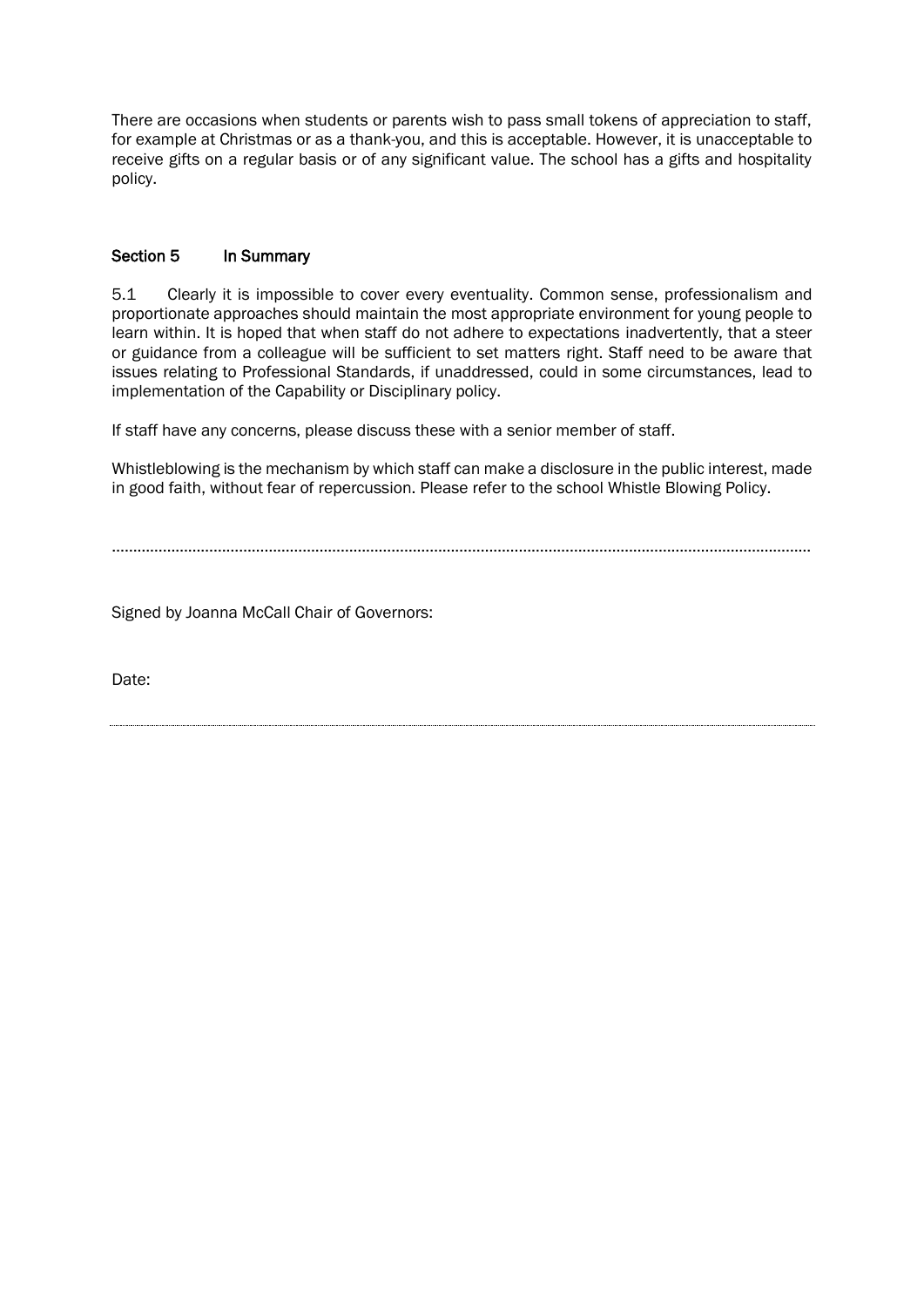#### ANNEX 1 : TEACHERS' STANDARDS

# PREAMBLE

Teachers make the education of their pupils their first concern, and are accountable for achieving the highest possible standards in work and conduct. Teachers act with honesty and integrity; have strong subject knowledge, keep their knowledge and skills as teachers up-to-date and are selfcritical; forge positive professional relationships; and work with parents in the best interests of their pupils.

# PART ONE: TEACHING

# A teacher must:

## 1 Set high expectations which inspire, motivate and challenge pupils

establish a safe and stimulating environment for pupils, rooted in mutual respect set goals that stretch and challenge pupils of all backgrounds, abilities and dispositions demonstrate consistently the positive attitudes, values and behaviour which are expected of pupils.

# 2 Promote good progress and outcomes by pupils

be accountable for pupils' attainment, progress and outcomes be aware of pupils' capabilities and their prior knowledge, and plan teaching to build on these guide pupils to reflect on the progress they have made and their emerging needs demonstrate knowledge and understanding of how pupils learn and how this impacts on teaching encourage pupils to take a responsible and conscientious attitude to their own work and study.

## 3 Demonstrate good subject and curriculum knowledge

have a secure knowledge of the relevant subject(s) and curriculum areas, foster and maintain pupils' interest in the subject, and address misunderstandings

demonstrate a critical understanding of developments in the subject and curriculum areas, and promote the value of scholarship

demonstrate an understanding of and take responsibility for promoting high standards of literacy, articulacy and the correct use of standard English, whatever the teacher's specialist subject

if teaching early reading, demonstrate a clear understanding of systematic synthetic phonics if teaching early mathematics, demonstrate a clear understanding of appropriate teaching strategies.

#### 4 Plan and teach well structured lessons

impart knowledge and develop understanding through effective use of lesson time promote a love of learning and children's intellectual curiosity

set homework and plan other out-of-class activities to consolidate and extend the knowledge and understanding pupils have acquired

reflect systematically on the effectiveness of lessons and approaches to teaching

contribute to the design and provision of an engaging curriculum within the relevant subject area(s).

# 5 Adapt teaching to respond to the strengths and needs of all pupils

know when and how to differentiate appropriately, using approaches which enable pupils to be taught effectively

have a secure understanding of how a range of factors can inhibit pupils' ability to learn, and how best to overcome these

demonstrate an awareness of the physical, social and intellectual development of children, and know how to adapt teaching to support pupils' education at different stages of development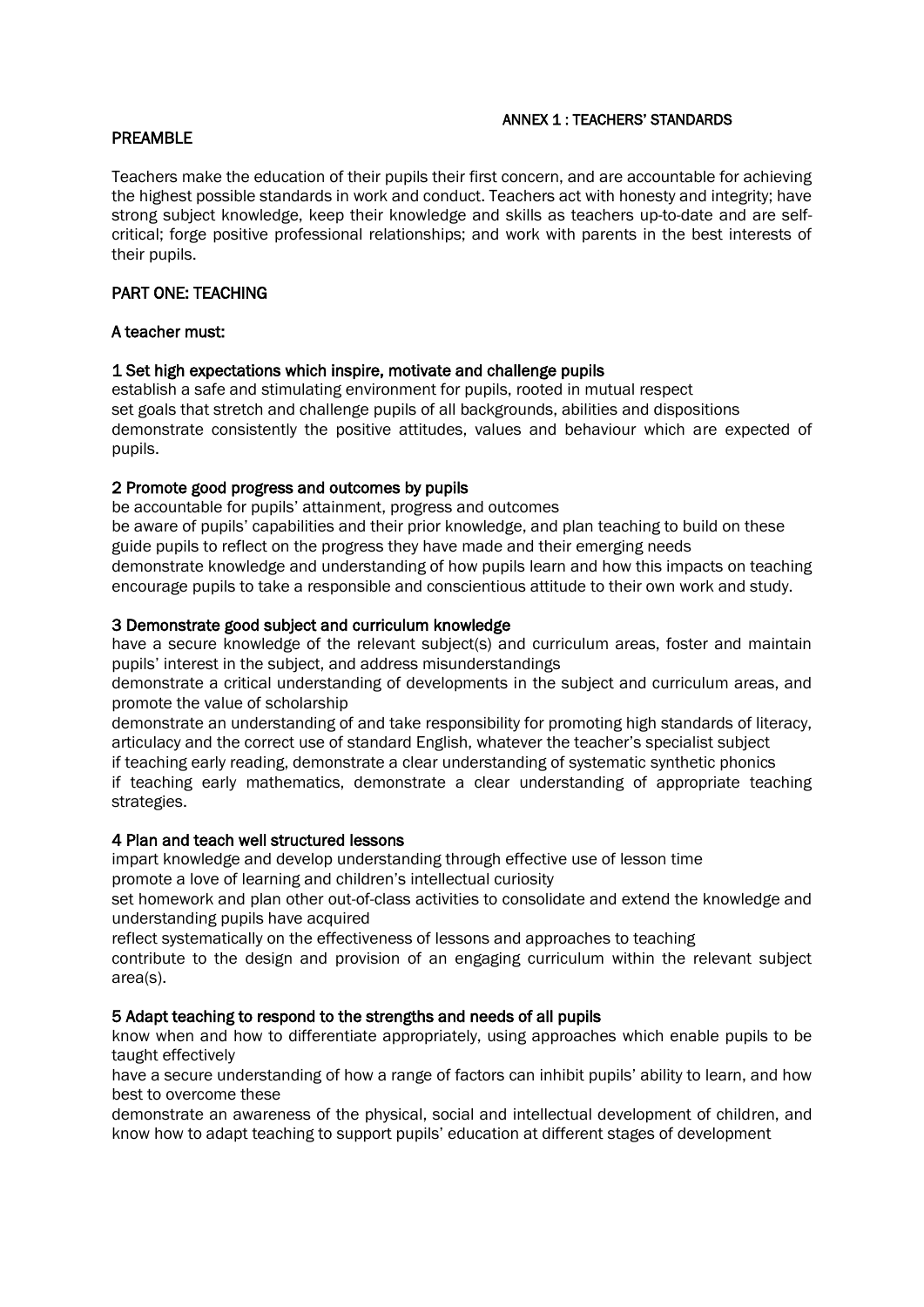have a clear understanding of the needs of all pupils, including those with special educational needs; those of high ability; those with English as an additional language; those with disabilities; and be able to use and evaluate distinctive teaching approaches to engage and support them.

## 6 Make accurate and productive use of assessment

know and understand how to assess the relevant subject and curriculum areas, including statutory assessment requirements

make use of formative and summative assessment to secure pupils' progress

use relevant data to monitor progress, set targets, and plan subsequent lessons

give pupils regular feedback, both orally and through accurate marking, and encourage pupils to respond to the feedback.

#### 7 Manage behaviour effectively to ensure a good and safe learning environment

have clear rules and routines for behaviour in classrooms, and take responsibility for promoting good and courteous behaviour both in classrooms and around the school, in accordance with the school's behaviour policy

have high expectations of behaviour, and establish a framework for discipline with a range of strategies, using praise, sanctions and rewards consistently and fairly

manage classes effectively, using approaches which are appropriate to pupils' needs in order to involve and motivate them

maintain good relationships with pupils, exercise appropriate authority, and act decisively when necessary.

## 8 Fulfil wider professional responsibilities

make a positive contribution to the wider life and ethos of the school

develop effective professional relationships with colleagues, knowing how and when to draw on advice and specialist support

deploy support staff effectively

take responsibility for improving teaching through appropriate professional development, responding to advice and feedback from colleagues

communicate effectively with parents with regard to pupils' achievements and well-being.

# PART TWO: PERSONAL AND PROFESSIONAL CONDUCT

A teacher is expected to demonstrate consistently high standards of personal and professional conduct. The following statements define the behaviour and attitudes which set the required standard for conduct throughout a teacher's career.

Teachers uphold public trust in the profession and maintain high standards of ethics and behaviour, within and outside school, by:

- treating pupils with dignity, building relationships rooted in mutual respect, and at all times observing proper boundaries appropriate to a teacher's professional position
- having regard for the need to safeguard pupils' well-being, in accordance with statutory provisions
- showing tolerance of and respect for the rights of others
- not undermining fundamental British values, including democracy, the rule of law, individual liberty and mutual respect, and tolerance of those with different faiths and beliefs
- ensuring that personal beliefs are not expressed in ways which exploit pupils' vulnerability or might lead them to break the law.

Teachers must have proper and professional regard for the ethos, policies and practices of the school in which they teach, and maintain high standards in their own attendance and punctuality.

Teachers must have an understanding of, and always act within, the statutory frameworks which set out their professional duties and responsibilities.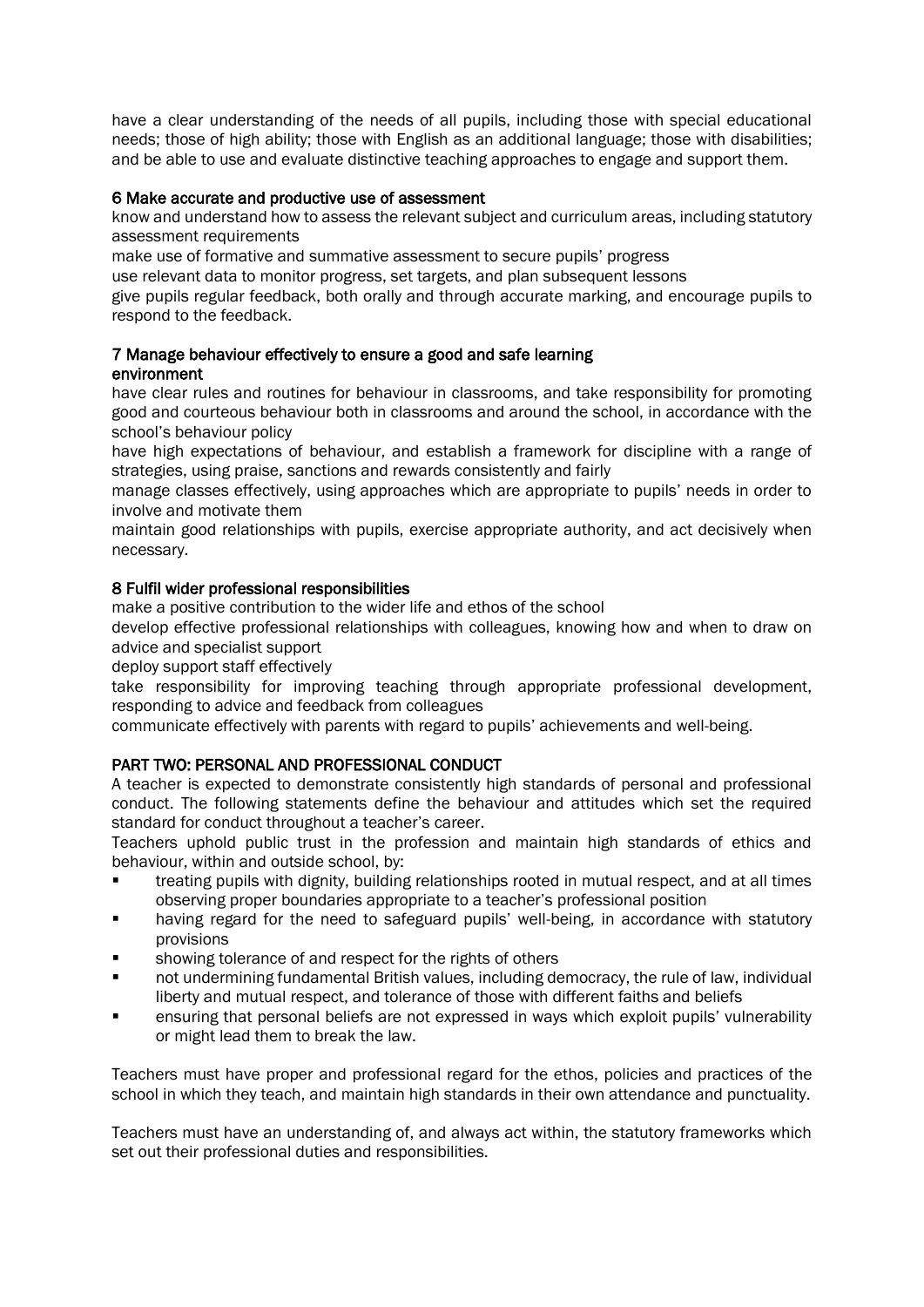## ANNEX 2 : Staff dress code

The Teaching profession is a formal and professional vocation that encompasses both teaching and support staff. A staff dress code should reflect expected professional standards as it is important that all school staff project a professional image to students, parents/carers and other stakeholders. This dress code reflects the high expectations of the school in terms of teaching and learning, behaviour and student uniform to:

- Convey a professional image of both our school and the individual;
- Have due regard to health and safety considerations for staff;
- Ensure staff and student dress codes are in-line with the school policy.

# Implementation of the Dress Code

This dress code is designed to guide managers and staff on the school standards of dress and appearance. School expectations are that appearance should be professional at all times both when in school and also when acting as a representative of the school at external venues.

This dress code is not exhaustive in defining acceptable and unacceptable standards of dress and appearance and staff must use common sense in adhering to the principles underpinning the dress code.

The school recognises the diversity of cultures, religions and disabilities of its staff and will take a sensitive approach when this affects dress requirements. However, priority will be given to health and safety and security considerations. Risk Assessments will take place as appropriate.

## Scope

This dress code applies to all adults in school, for the purposes of this code the term staff includes those on secondment, supply agency staff, governors, contractors and volunteers.

# **Responsibilities**

#### **Staff**

Staff are individually responsible for their general presentation, appearance and personal hygiene and should consider how this may be perceived by others. This means that all staff should wear clothing which:

- Is appropriate to their role;
- Is not likely to be viewed as offensive, revealing or sexually provocative;
- Is absent of any political or otherwise contentious slogans;
- Is not considered to be discriminatory and is culturally sensitive;
- Does not place themselves or others at risk and complies with any health and safety requirements.

Staff are responsible for following this dress code and should understand how it relates to their working environment and health and safety.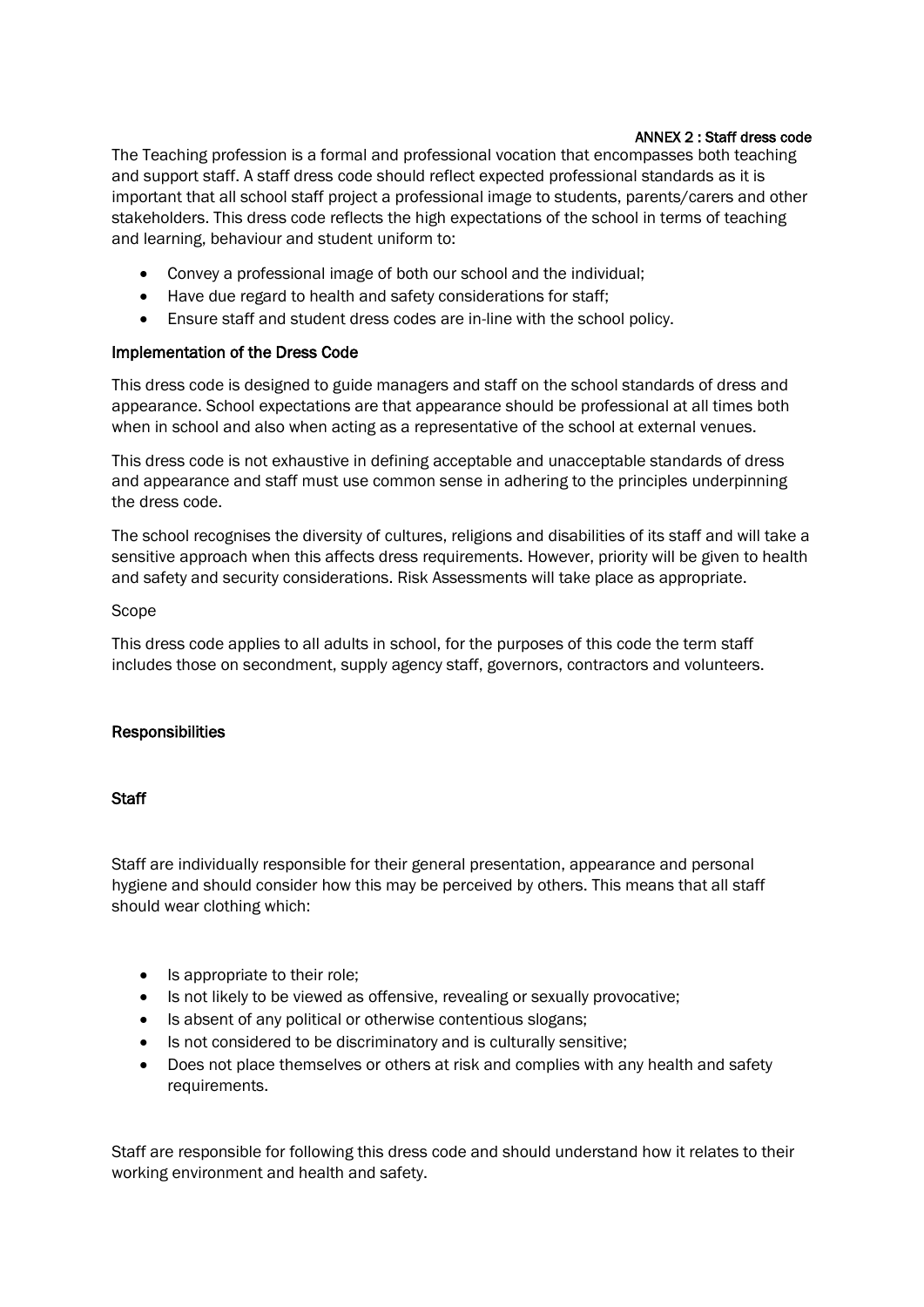# Leaders/Managers

Managers are responsible for ensuring that the dress code is adhered to at all times in respect of the staff they manage. Managers should make new staff aware of the dress code and its requirements during the recruitment process and should re-iterate this as part of induction.

# Acceptable Clothing

Examples of acceptable clothing include a combination of;

- Appropriate length skirts (i.e. around knee length) or trousers
- Blouses/shirts (long or short sleeve)
- Smart plain tops
- Jumpers, jackets, dresses, business suits, ties

Non-acceptable Clothing

- Mini-skirts
- Lycra cycling shorts, leggings or footless tights
- Leisure shorts unless for PE or sports
- Tracksuits unless for PE or sports
- Trainers unless for PE or sports
- See through or skin-tight clothing
- Clothing with tears, holes and rips or that is not clean
- Low cut T-Shirts or blouses
- Vest tops
- Crop tops
- Offensive badges, emblems or logos on clothes
- Beach style sandals or flip flops
- Underwear should not be visible
- Denim

# Exceptions

It is recognised that there may be specific occasions where the usual dress code would not be appropriate e.g. outdoor/adventure visits and in these circumstances guidance will be provided.

Certain exceptions to the dress code may be role specific, for example caretakers may wear boiler suits and cleaners may wear overalls etc.

#### Footwear